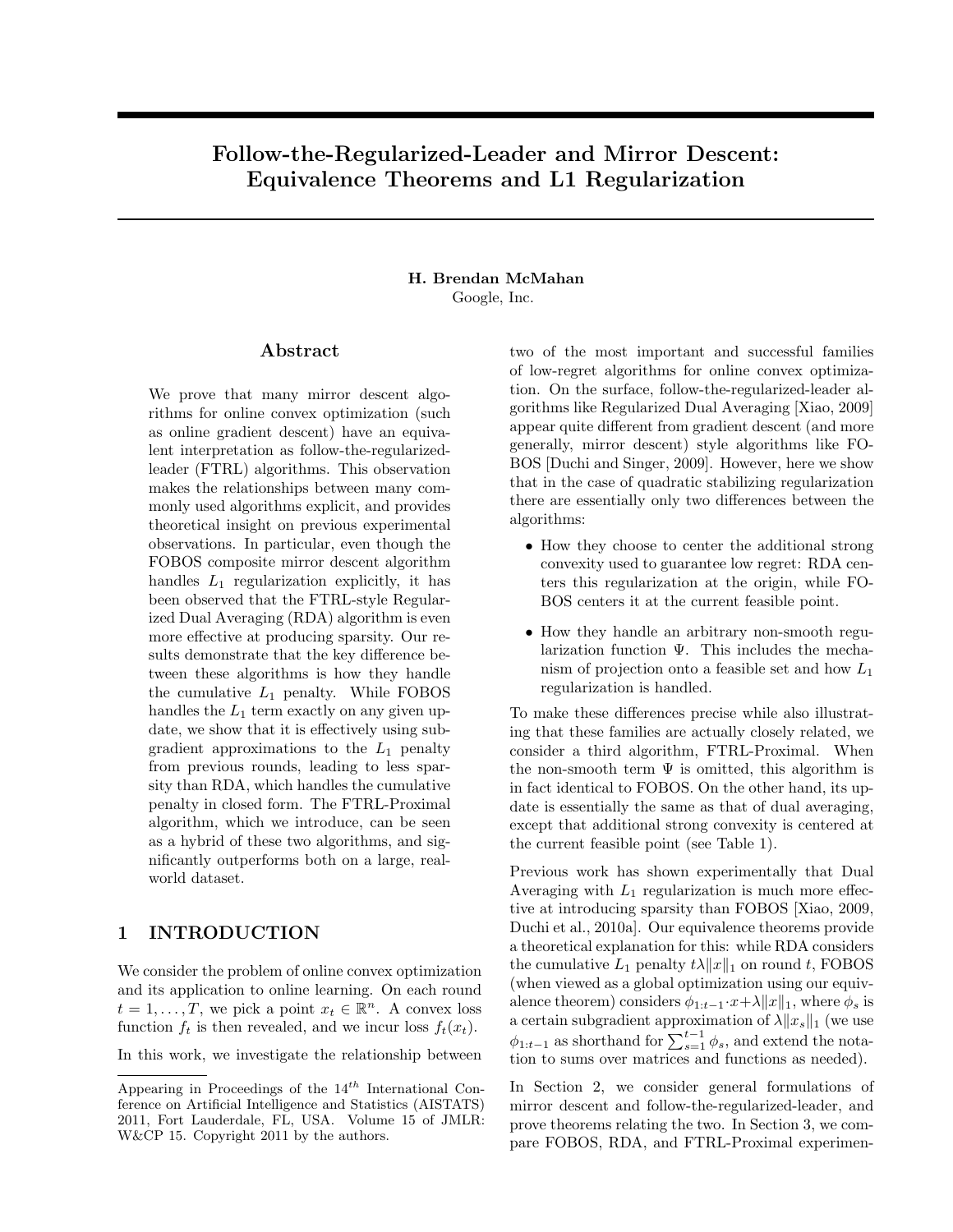Table 1: Summary of algorithms expressed as global optimizations against functions  $f_t(x) = \ell_t(x) + \Psi(x)$ , where  $\Psi(x)$  is an arbitrary and typically non-smooth convex function, for example  $\Psi(x) = \lambda ||x||_1$ . Each algorithm's objective has three components: (A) an approximation to  $\ell_{1:t}$  based on the gradients  $g_t = \nabla \ell_t(x_t)$ , (B) terms for the non-smooth portion  $\Psi$  (the  $\phi_t$  are certain subgradients of  $\Psi$ ), and (C) additional strong convexity to stabilize the algorithm, needed to guarantee low regret (the matrices  $Q_s$  are generalized learning rates). These four algorithms are the cross product of 2 design decisions: how the  $\Psi$  function is handled, and where additional strong convexity is centered. See Section 1 for details and references.

|                                                         |                                                   | (A) | (B)                                | (C)                                                              |
|---------------------------------------------------------|---------------------------------------------------|-----|------------------------------------|------------------------------------------------------------------|
|                                                         | FOBOS $x_{t+1}$ = $\arg \min_x g_{1:t} \cdot x$   |     | $+ \phi_{1:t-1} \cdot x + \Psi(x)$ | $+\frac{1}{2}\sum_{s=1}^t \ Q_s^{\frac{1}{2}}(x-x_s)\ _2^2$      |
|                                                         | AOGD $x_{t+1}$ = $\arg\min_{x}$ $g_{1:t} \cdot x$ |     | $+ \phi_{1:t-1} \cdot x + \Psi(x)$ | $+\frac{1}{2}\sum_{s=1}^{t}  Q_{s}^{\frac{1}{2}}(x-0)  _{2}^{2}$ |
|                                                         | RDA $x_{t+1}$ = $\arg\min_{x} g_{1:t} \cdot x$    |     | $+ t\Psi(x)$                       | $+\frac{1}{2}\sum_{s=1}^t \ Q_s^{\frac{1}{2}}(x-0)\ _2^2$        |
| FTRL-Proximal $x_{t+1}$ = $\arg \min_x g_{1:t} \cdot x$ |                                                   |     | $+ t\Psi(x)$                       | $+\frac{1}{2}\sum_{s=1}^t \ Q_s^{\frac{1}{2}}(x-x_s)\ _2^2$      |

tally. The FTRL-Proximal algorithm behaves very similarly to RDA in terms of sparsity, confirming that it is the cumulative subgradient approximation to the  $L_1$  penalty that causes decreased sparsity in FOBOS.

In recent years, online gradient descent and stochastic gradient descent (its batch analogue) have proven themselves to be excellent algorithms for large-scale machine learning. In the simplest case FTRL-Proximal is identical, but when  $L_1$  or other nonsmooth regularization is needed, FTRL-Proximal significantly outperforms FOBOS, and can outperform RDA as well. Since the implementations of FTRL-Proximal and RDA only differ by a few lines of code, we recommend trying both and picking the one with the best performance in practice.

Algorithms We begin by establishing notation and introducing more formally the algorithms we consider. While our theorems apply to more general versions of these algorithms, here we focus on the specific instances we use in our experiments. We consider loss functions  $f_t(x) = \ell_t(x)+\Psi(x)$ , where  $\Psi$  is a fixed (typically non-smooth) regularization function. In a typical online learning setting, given an example  $(\theta_t, y_t)$ where  $\theta_t \in \mathbb{R}^n$  is a feature vector and  $y_t \in \{-1, 1\}$  is a label, we take  $\ell_t(x) = \text{loss}(\theta_t \cdot x, y_t)$ . For example, for logistic regression we use log-loss,  $\log(\theta_t \cdot x, y_t) =$  $\log(1 + \exp(-y_t \theta_t \cdot x))$ . We use the standard reduction to linear functions, letting  $q_t = \nabla \ell_t(x_t)$ . All of the algorithms we consider support composite updates (consideration of  $\Psi$  explicitly rather than through a gradient  $\nabla f_t(x_t)$  as well as positive semi-definite matrix learning rates Q which can be chosen adaptively (the interpretation of these matrices as learning rates will be clarified in Section 2).

The first algorithm we consider is from the gradient-

descent family, namely FOBOS, which plays

$$
x_{t+1} = \arg\min_{x} g_t \cdot x + \lambda ||x||_1 + \frac{1}{2} ||Q_{1:t}^{\frac{1}{2}}(x - x_t)||_2^2.
$$

We state this algorithm implicitly as an optimization, but a gradient-descent style closed-form update can also be given [Duchi and Singer, 2009]. The algorithm was described in this form as a specific compositeobjective mirror descent (COMID) algorithm by Duchi et al. [2010b].

The Regularized Dual Averaging (RDA) algorithm of Xiao [2009] plays

$$
x_{t+1} = \arg\min_{x} g_{1:t} \cdot x + t\lambda ||x||_1 + \frac{1}{2} \sum_{s=1}^{t} ||Q_s^{\frac{1}{2}}(x-0)||_2^2.
$$

In contrast to FOBOS, the optimization is over the sum  $g_{1:t}$  rather than just the most recent gradient  $g_t$ . We will show (in Theorem 4) that when  $\lambda = 0$  and the  $\ell_t$  are not strongly convex, this algorithm is in fact equivalent to the Adaptive Online Gradient Descent (AOGD) algorithm [Bartlett et al., 2007].

The FTRL-Proximal algorithm plays

$$
x_{t+1} = \arg\min_{x} g_{1:t} \cdot x + t\lambda \|x\|_1 + \frac{1}{2} \sum_{s=1}^t \|Q_s^{\frac{1}{2}}(x - x_s)\|_2^2.
$$

This algorithm was introduced in [McMahan and Streeter, 2010], but without support for an explicit Ψ. Regret bounds for the more general algorithm that handles a fixed  $\Psi$  function are proved in [McMahan, 2011].

One of our principle contributions is showing the close connection between all four of these algorithms; Table 1 summarizes the key results from Theorems 2 and 4, writing AOGD and FOBOS in a form that makes the relationship to RDA and FTRL-Proximal explicit.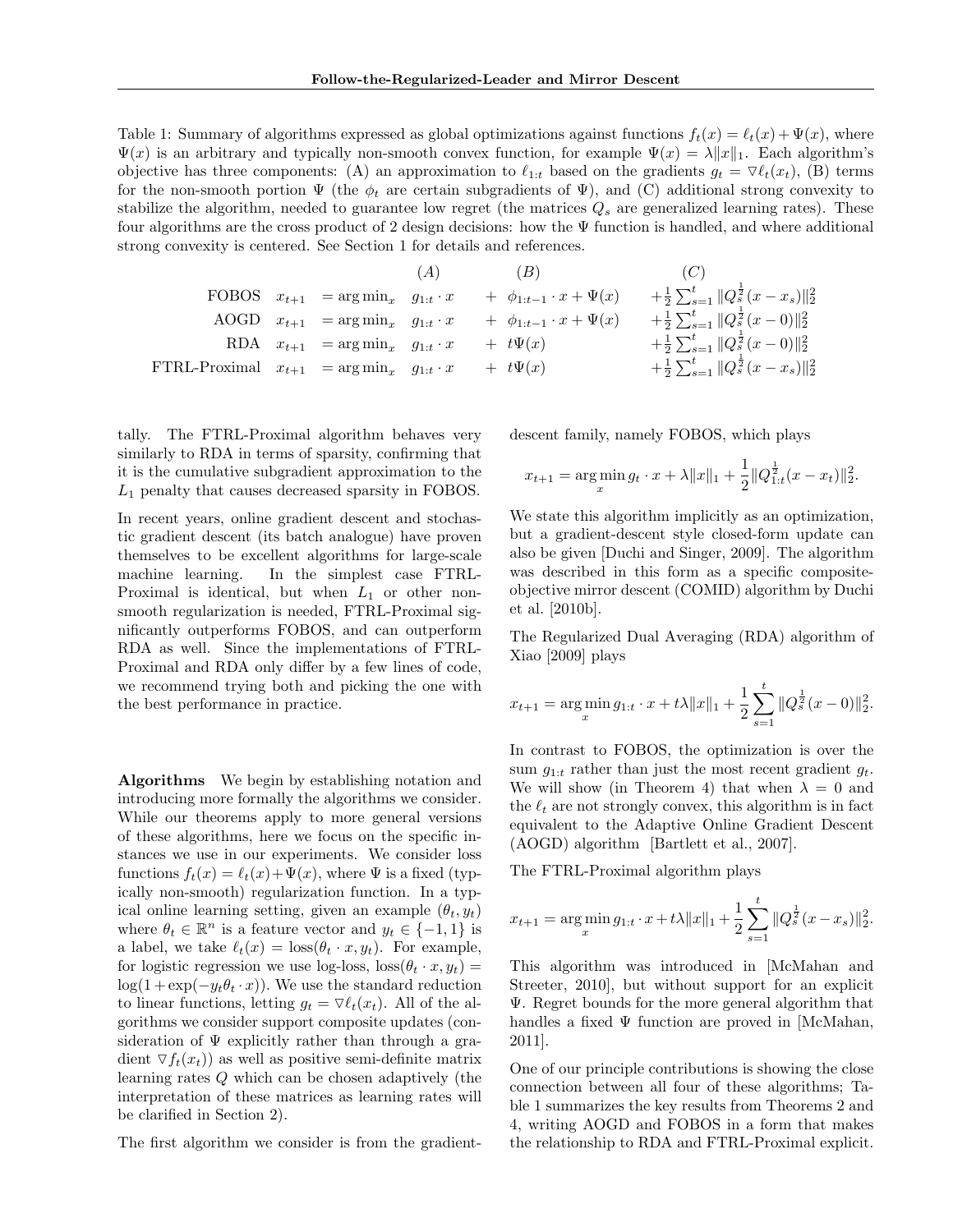In our analysis, we will consider arbitrary convex functions  $R_t$  and  $\tilde{R}_t$  in place of the  $\frac{1}{2} ||Q_t^{\frac{1}{2}}x||_2^2$  and  $\frac{1}{2} ||Q_t^{\frac{1}{2}}(x-\$  $||x_t||_2^2$  that appear here, as well as arbitrary convex  $\Psi(x)$  in place of  $\lambda ||x||_1$ . For all these algorithms, the matrices  $Q_t$  are chosen adaptively. In the experiments, we use per-coordinate adaptation where the  $Q_t$  are diagonal such that  $Q_{1:t} = \text{diag}(\bar{\sigma}_{t,1}, \ldots, \bar{\sigma}_{t,n})$ with  $\bar{\sigma}_{t,i} = \frac{1}{\gamma} \sqrt{\sum_{s=1}^{t} g_{t,i}^2}$ . See McMahan and Streeter [2010] and Duchi et al. [2010a] for details. Since all of the algorithms benefit from this approach, we use the more familiar names of the original algorithms, even though in most cases they were introduced with scalar learning rates. The  $\gamma$  is learning-rate scale parameter, which we tune in experiments.

Efficient Implementations All of these algorithms can be implemented efficiently, in that the update for a  $g_t$  with K nonzeros can be done in  $\mathcal{O}(K)$  time. Both FTRL-Proximal and RDA can be implemented (for diagonal learning rates) by storing two floating-point values for each attribute, a quadratic term and a linear term. When  $x_{t,i}$  is needed, it can be solved for lazily in closed form (see for example [Xiao, 2009]).

For FOBOS, the presence of  $\lambda ||x||_1$  in the update implies all coefficients  $x_{t,i}$  needs to be updated even when  $g_{t,i} = 0$ . However, by storing the index t of the last round on which  $g_{t,i}$  was nonzero, the  $L_1$  part of the update can be made lazy [Duchi and Singer, 2009].

Feasible Sets In some applications, we may be restricted to only play points from a restricted convex feasible set  $\mathcal{F} \subseteq \mathbb{R}^n$ , for example, the set of (fractional) paths between two nodes in a graph. Since all the algorithms we consider support composite updates, this is accomplished for free by choosing  $\Psi$  to be the indicator function  $\Psi_{\mathcal{F}}$  on  $\mathcal{F}$ , that is  $\Psi_{\mathcal{F}}(x) = 0$  if  $x \in \mathcal{F}$ , and  $\infty$  otherwise. It is straightforward to verify that  $\arg \min_{x \in \mathbb{R}^n} g_{1:t} \cdot x + R_{1:t}(x) + \Psi_{\mathcal{F}}(x)$  is equivalent to  $\arg \min_{x \in \mathcal{F}} g_{1:t} \cdot x + R_{1:t}(x)$ , and so in this work we can generalize (for example) the results of [McMahan and Streeter, 2010] for specific feasible sets without explicitly discussing  $F$ , and instead considering arbitrary extended convex functions Ψ.

Notation and Technical Background We write  $x^{\top}y$  or  $x \cdot y$  for the inner product between  $x, y \in \mathbb{R}^n$ . The *i*th entry in a vector x is denoted  $x_i \in \mathbb{R}$ ; when we have a sequence of vectors  $x_t \in \mathbb{R}^n$  indexed by time, the *i*th entry is  $x_{t,i} \in \mathbb{R}$ . For positive semi-definite B, we write  $B^{1/2}$  for the square root of B, the unique  $X \in$  $S_{+}^{n}$  such that  $XX = B$ , so  $||B^{\frac{1}{2}}x||_2^2 = x^{\top}Bx$ . Unless otherwise stated, convex functions are assumed to be extended, with domain  $\mathbb{R}^n$  and range  $\mathbb{R} \cup \{\infty\}$  (see, for example [Boyd and Vandenberghe, 2004, 3.1.2]). For

a convex function f, we let  $\partial f(x)$  denote the set of subgradients of  $f$  at  $x$  (the subdifferential of  $f$  at  $x$ ). By definition,  $g \in \partial f(x)$  means  $f(y) \ge f(x)+g^{\top}(y-x)$ for all y. When f is differentiable, we write  $\nabla f(x)$  for the gradient of f at x. In this case,  $\partial f(x) = \{\nabla f(x)\}.$ All mins and argmins are over  $\mathbb{R}^n$  unless otherwise noted. We make frequent use of the following standard results, summarized as follows:

**Theorem 1.** Let  $R : \mathbb{R}^n \to \mathbb{R}$  be strongly convex with continuous first partial derivatives, and let  $\Psi : \mathbb{R}^n \to \mathbb{R} \cup {\infty}$  be an arbitrary convex function. Define  $g(x) = R(x) + \Psi(x)$ . Then, there exists a unique pair  $(x^*, \phi^*)$  such that both

and

$$
f_{\rm{max}}
$$

 $\phi^* \in \partial \Psi(x^*)$ 

$$
x^* = \argmin_x R(x) + \phi^* \cdot x.
$$

Further, this  $x^*$  is the unique minimizer of  $g$ .

Note that an equivalent condition to  $x^*$ <sup>∗</sup> =  $\arg \min_{x} R(x) + \phi^* \cdot x \text{ is } \nabla R(x^*) + \phi^* = 0.$ 

*Proof.* Since  $R$  is strongly convex,  $q$  is strongly convex, and so has a unique minimizer  $x^*$  (see for example, [Boyd and Vandenberghe, 2004, 9.1.2]). Let  $r = \nabla R$ . Since  $x^*$  is a minimizer of g, there must exist a  $\phi^* \in$  $\partial \Psi(x^*)$  such that  $r(x^*) + \phi^* = 0$ , as this is a necessary (and sufficient) condition for  $0 \in \partial g(x^*)$ . It follows that  $x^* = \arg \min_x R(x) + \phi^* \cdot x$ , as  $r(x^*) + \phi^*$  is the gradient of this objective at  $x^*$ . Suppose some other  $(x', \phi')$  satisfies the conditions of the theorem. Then,  $r(x') + \phi' = 0$ , and so  $0 \in \partial g(x')$ , and so x' is a minimizer of g. Since this minimizer is unique,  $x' =$  $x^*$ , and  $\phi' = -r(x^*) = \phi^*$ .  $\Box$ 

### 2 MIRROR DESCENT FOLLOWS THE LEADER

In this section we consider the relationship between mirror descent algorithms (the simplest example being online gradient descent) and FTRL algorithms. Let  $f_t(x) = g_t \cdot x + \Psi(x)$  where  $g_t \in \partial \ell_t(x_t)$ . Let  $R_1$  be strongly convex, with all the  $R_t$  convex. We assume that  $\min_x R_1(x) = 0$ , and assume that  $x = 0$  is the unique minimizer unless otherwise noted.

Follow The Regularized Leader (FTRL) The simplest follow-the-regularized-leader algorithm plays

$$
x_{t+1} = \underset{x}{\arg\min} \, g_{1:t} \cdot x + \frac{\sigma_{1:t}}{2} \|x\|_2^2. \tag{1}
$$

For  $t = 1$ , we typically take  $x_1 = 0$ . We can generalize  $\frac{1}{2}||x||_2^2$  to an arbitrary strongly convex R by:

$$
x_{t+1} = \arg\min_{x} g_{1:t} \cdot x + \sigma_{1:t} R(x) \tag{2}
$$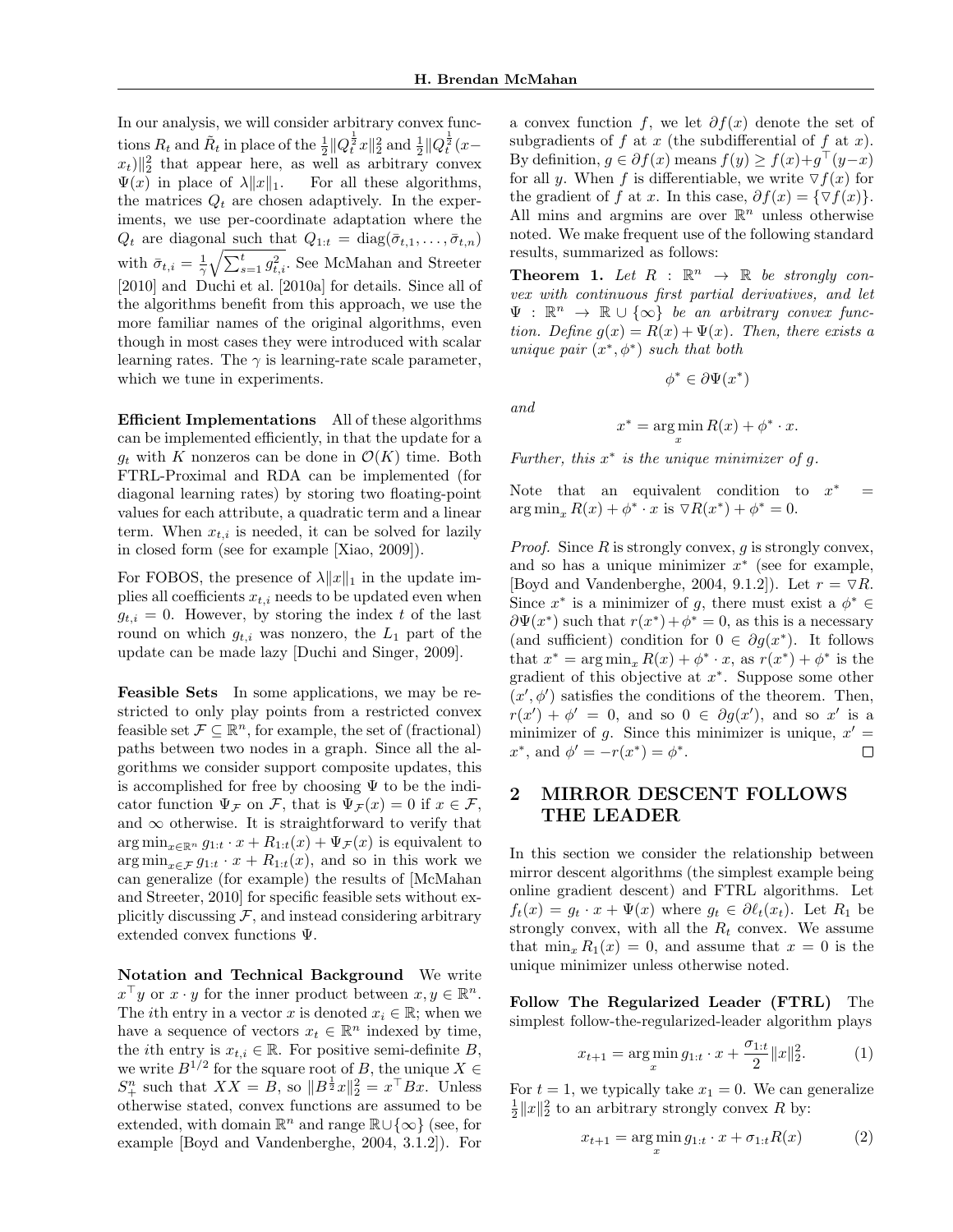We could choose  $\sigma_{1:t}$  independently for each t, but we need  $\sigma_{1:t}$  to be non-decreasing in t, and so writing it as a sum of the per-round increments  $\sigma_t \geq 0$  is reasonable. The most general update is

$$
x_{t+1} = \arg\min_{x} g_{1:t} \cdot x + R_{1:t}(x). \tag{3}
$$

where we add an additional convex function  $R_t$  on each round. Letting  $R_t(x) = \sigma_t R(x)$  recovers the previous formulation.

When  $\arg \min_{x \in \mathbb{R}^n} R_t(x) = 0$ , we call the functions  $R_t$ (and associated algorithms) origin-centered. We can also define *proximal* versions of  $\text{FTRL}^1$  that center additional regularization at the current point rather than at the origin. In this section, we write  $\tilde{R}_t(x) =$  $R_t(x - x_t)$  and reserve the  $R_t$  notation for origincentered functions. Note that  $\tilde{R}_t$  is only needed to select  $x_{t+1}$ , and  $x_t$  is known to the algorithm at this point, ensuring the algorithm only needs access to the first t loss functions when computing  $x_{t+1}$  (as required). The general update is

$$
x_{t+1} = \arg\min_{x} g_{1:t} \cdot x + \tilde{R}_{1:t}(x), \tag{4}
$$

In the simplest case, this becomes

$$
x_{t+1} = \arg\min_{x} g_{1:t} \cdot x + \sum_{s=1}^{t} \frac{\sigma_s}{2} ||x - x_s||_2^2.
$$
 (5)

Mirror Descent The simplest version of mirror descent is gradient descent using a constant step size  $\eta$ , which plays

$$
x_{t+1} = x_t - \eta g_t = -\eta g_{1:t}.
$$
 (6)

In order to get low regret, T must be known in advance so  $\eta$  can be chosen accordingly (or a doubling trick can be used). But, since there is a closed-form solution for the point  $x_{t+1}$  in terms of  $q_{1:t}$  and  $\eta$ , we generalize this to a "revisionist" algorithm that on each round plays the point that gradient descent with constant step size would have played if it had used step size  $\eta_t$ on rounds 1 through  $t - 1$ . That is,  $x_{t+1} = -\eta_t g_{1:t}$ . When  $R_t(x) = \frac{\sigma_t}{2} ||x||_2^2$  and  $\eta_t = \frac{1}{\sigma_{1:t}}$ , this is equivalent to the FTRL of Equation (1).

In general, we will be more interested in gradient descent algorithms which use an adaptive step size that depends (at least) on the round  $t$ . Using a variable step size  $\eta_t$  on each round, gradient descent plays:

$$
x_{t+1} = x_t - \eta_t g_t. \tag{7}
$$

An intuition for this update comes from the fact it can be re-written as

$$
x_{t+1} = \arg\min_{x} g_t \cdot x + \frac{1}{2\eta_t} \|x - x_t\|_2^2.
$$

This version captures the notion (in online learning terms) that we don't want to change our hypothesis  $x_t$  too much (for fear of predicting badly on examples we have already seen), but we do want to move in a direction that decreases the loss of our hypothesis on the most recently seen example (which is approximated by the linear function  $q_t$ ).

Mirror descent algorithms use this intuition, replacing the  $L_2$ -squared penalty with an arbitrary Bregman divergence. For a differentiable, strictly convex  $R$ , the corresponding Bregman divergence is

$$
\mathcal{B}_R(x, y) = R(x) - (R(y) + \nabla R(y) \cdot (x - y))
$$

for any  $x, y \in \mathbb{R}^n$ . We then have the update

$$
x_{t+1} = \arg\min_{x} g_t \cdot x + \frac{1}{\eta_t} \mathcal{B}_R(x, x_t), \tag{8}
$$

or explicitly (by setting the gradient of (8) to zero),

$$
x_{t+1} = r^{-1}(r(x_t) - \eta_t g_t)
$$
\n(9)

where  $r = \nabla R$ . Letting  $R(x) = \frac{1}{2} ||x||_2^2$  so that  $\mathcal{B}_R(x, x_t) = \frac{1}{2} \|x - x_t\|_2^2$  recovers the algorithm of Equation (7). One way to see this is to note that  $r(x) = r^{-1}(x) = x$  in this case.

We can generalize this even further by adding a new strongly convex function  $R_t$  to the Bregman divergence on each round. Namely, let

$$
\mathcal{B}_{1:t}(x,y) = \sum_{s=1}^{t} \mathcal{B}_{R_s}(x,y),
$$

so the update becomes

$$
x_{t+1} = \arg\min_{x} g_t \cdot x + \mathcal{B}_{1:t}(x, x_t) \tag{10}
$$

or equivalently  $x_{t+1} = (r_{1:t})^{-1}(r_{1:t}(x_t) - g_t)$  where  $r_{1:t} = \sum_{s=1}^{t} \nabla R_t = \nabla R_{1:t}$  and  $(r_{1:t})^{-1}$  is the inverse of  $r_{1:t}$ . The step size  $\eta_t$  is now encoded implicitly in the choice of  $R_t$ .

Composite-objective mirror descent (COMID) [Duchi et al., 2010b] handles  $\Psi$  functions<sup>2</sup> as part of the objective on each round:  $f_t(x) = g_t \cdot x + \Psi(x)$ . Using our notation, the COMID update is

$$
x_{t+1} = \arg\min_{x} \eta g_t \cdot x + \mathcal{B}(x, x_t) + \eta \Psi(x),
$$

<sup>2</sup>Our  $\Psi$  is denoted r in [Duchi et al., 2010b]

<sup>&</sup>lt;sup>1</sup>We adapt the name "proximal" from  $[Do et al., 2009]$ , but note that while similar proximal regularization functions were considered, that paper deals only with gradient descent algorithms, not FTRL.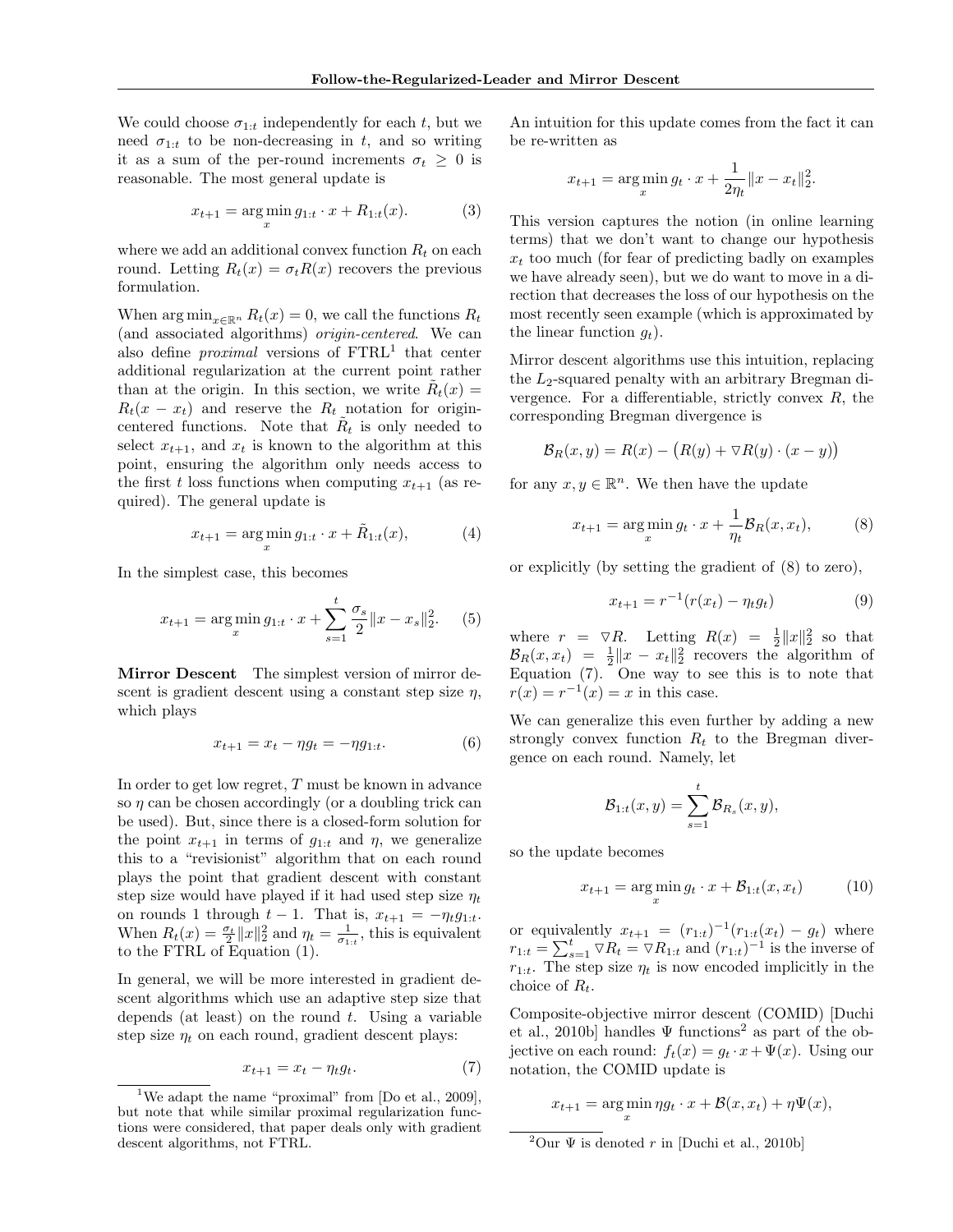which can be generalized to

$$
x_{t+1} = \arg\min_{x} g_t \cdot x + \Psi(x) + \mathcal{B}_{1:t}(x, x_t), \qquad (11)
$$

where the learning rate  $\eta$  has been rolled into the definition of  $R_1, \ldots, R_t$ . When  $\Psi$  is chosen to be the indicator function on a convex set, COMID reduces to standard mirror descent with greedy projection.

#### 2.1 An Equivalence Theorem for Proximal Regularization

In Theorem 2, we show that mirror descent algorithms can be viewed as FTRL algorithms.

**Theorem 2.** Let  $R_t$  be a sequence of differentiable origin-centered convex functions  $(\nabla R_t(0) = 0)$ , with  $R_1$  strongly convex, and let  $\Psi$  be an arbitrary convex function. Let  $x_1 = \hat{x}_1 = 0$ . For a sequence of loss functions  $f_t(x) = g_t \cdot x + \Psi(x)$ , let the sequence of points played by the composite-objective mirror descent algorithm be

$$
\hat{x}_{t+1} = \arg\min_{x} \ g_t \cdot x + \Psi(x) + \tilde{\mathcal{B}}_{1:t}(x, \hat{x}_t), \qquad (12)
$$

where  $\tilde{R}_t(x) = R_t(x - \hat{x}_t)$ , and  $\tilde{B}_t = \mathcal{B}_{\tilde{R}_t}$ , so  $\tilde{\mathcal{B}}_{1:t}$  is the Bregman divergence with respect to  $\tilde{R}_1 + \cdots + \tilde{R}_t$ . Consider the alternative sequence of points  $x_t$  played by a proximal FTRL algorithm, applied to these same  $f_t$ , defined by

$$
x_{t+1} = \underset{x}{\arg\min} \ (g_{1:t} + \phi_{1:t-1}) \cdot x + \tilde{R}_{1:t}(x) + \Psi(x) \tag{13}
$$

where  $\phi_t \in \partial \Psi(x_{t+1})$  such that  $g_{1:t} + \phi_{1:t-1}$  +  $\nabla \tilde{R}_{1:t}(x_{t+1}) + \phi_t = 0$ . Then, these algorithms are equivalent, in that  $x_t = \hat{x}_t$  for all  $t > 0$ .

The Bregman divergences used by mirror descent in the theorem are with respect to the proximal functions  $\tilde{R}_{1:t}$ , whereas typically (as in Equation (10)) these functions would not depend on the previous points played. We will show when  $R_t(x) = \frac{1}{2} ||Q_t^{\frac{1}{2}}x||_2^2$ , this issue disappears. Considering arbitrary  $\Psi$  functions also complicates the theorem statement somewhat. The following Corollary sidesteps these complexities, to state a simple direct equivalence result:

**Corollary 3.** Let  $f_t(x) = g_t \cdot x$ . Then, the following algorithms play identical points:

• Gradient descent with positive semi-definite learning rates  $Q_t$ , defined by:

$$
x_{t+1} = x_t - Q_{1:t}^{-1} g_t.
$$

• FTRL-Proximal with regularization functions  $\tilde{R}_t(x) = \frac{1}{2} ||Q_t^{\frac{1}{2}}(x - x_t)||_2^2$ , which plays

$$
x_{t+1} = \arg\min_{x} g_{1:t} \cdot x + \tilde{R}_{1:t}(x).
$$

*Proof.* Let  $R_t(x) = \frac{1}{2}x^\top Q_t x$ . It is easy to show that  $R_{1:t}$  and  $\tilde{R}_{1:t}$  differ by only a linear function, and so (by a standard result)  $\mathcal{B}_{1:t}$  and  $\tilde{\mathcal{B}}_{1:t}$  are equal, and simple algebra reveals

$$
\mathcal{B}_{1:t}(x,y) = \tilde{\mathcal{B}}_{1:t}(x,y) = \frac{1}{2} ||Q_{1:t}^{\frac{1}{2}}(x-y)||_2^2.
$$

Then, it follows from Equation (9) that the first algorithm is a mirror descent algorithm using this Bregman divergence. Taking  $\Psi(x) = 0$  and hence  $\phi_t = 0$ , the result follows from Theorem 2. П

Extending the approach of the corollary to FOBOS, we see the only difference between that algorithm and FTRL-Proximal is that FTRL-Proximal optimizes over  $t\Psi(x)$ , whereas in Equation (13) we optimize over  $\phi_{1:t-1} \cdot x + \Psi(x)$  (see Table 1). Thus, FOBOS is equivalent to FTRL-Proximal, except that FOBOS approximates all but the most recent  $\Psi$  function by a subgradient.

The behavior of FTRL-Proximal can thus be different from COMID when a non-trivial  $\Psi$  is used. While we are most concerned with the choice  $\Psi(x) = \lambda ||x||_1$ , it is also worth considering what happens when  $\Psi$  is the indicator function on a feasible set  $\mathcal F$ . Then, Theorem 2 shows that mirror descent on  $f_t(x) = g_t \cdot x + \Psi(x)$ (equivalent to COMID in this case) approximates previously seen Ψs by their subgradients, whereas FTRL-Proximal optimizes over Ψ explicitly. In this case, it can be shown that the mirror-descent update corresponds to the standard greedy projection [Zinkevich, 2003], whereas FTRL-Proximal corresponds to a lazy projection [McMahan and Streeter, 2010].<sup>3</sup>

Proof of Theorem 2. The proof is by induction. For the base case, we have  $x_1 = \hat{x}_1 = 0$ . For the induction step, assume  $x_t = \hat{x}_t$ . Theorem 1 guarantees the existence of a suitable  $\phi_t$  for use in the update of Equation (13), and so in particular there exists a unique  $\phi_{t-1} \in \partial \Psi(x_t)$  such that

$$
g_{1:t-1} + \phi_{1:t-2} + \nabla \tilde{R}_{1:t-1}(x_t) + \phi_{t-1} = 0,
$$

and so applying the induction hypothesis,

$$
-\nabla \tilde{R}_{1:t-1}(\hat{x}_t) = g_{1:t-1} + \phi_{1:t-1}.
$$
 (14)

 ${}^{3}$ Zinkevich [2004, Sec. 5.2.3] describes a different lazy projection algorithm, which requires an appropriately chosen constant step-size to get low regret. FTRL-Proximal does not suffer from this problem, because it always centers the additional regularization  $R_t$  at points in  $\mathcal F$ , whereas our results show the algorithm of Zinkevich centers the additional regularization *outside* of  $F$ , at the optimum of the unconstrained optimization. This leads to the high regret in the case of standard adaptive step sizes, because the algorithm can get "stuck" too far outside the feasible set to make it back to the other side.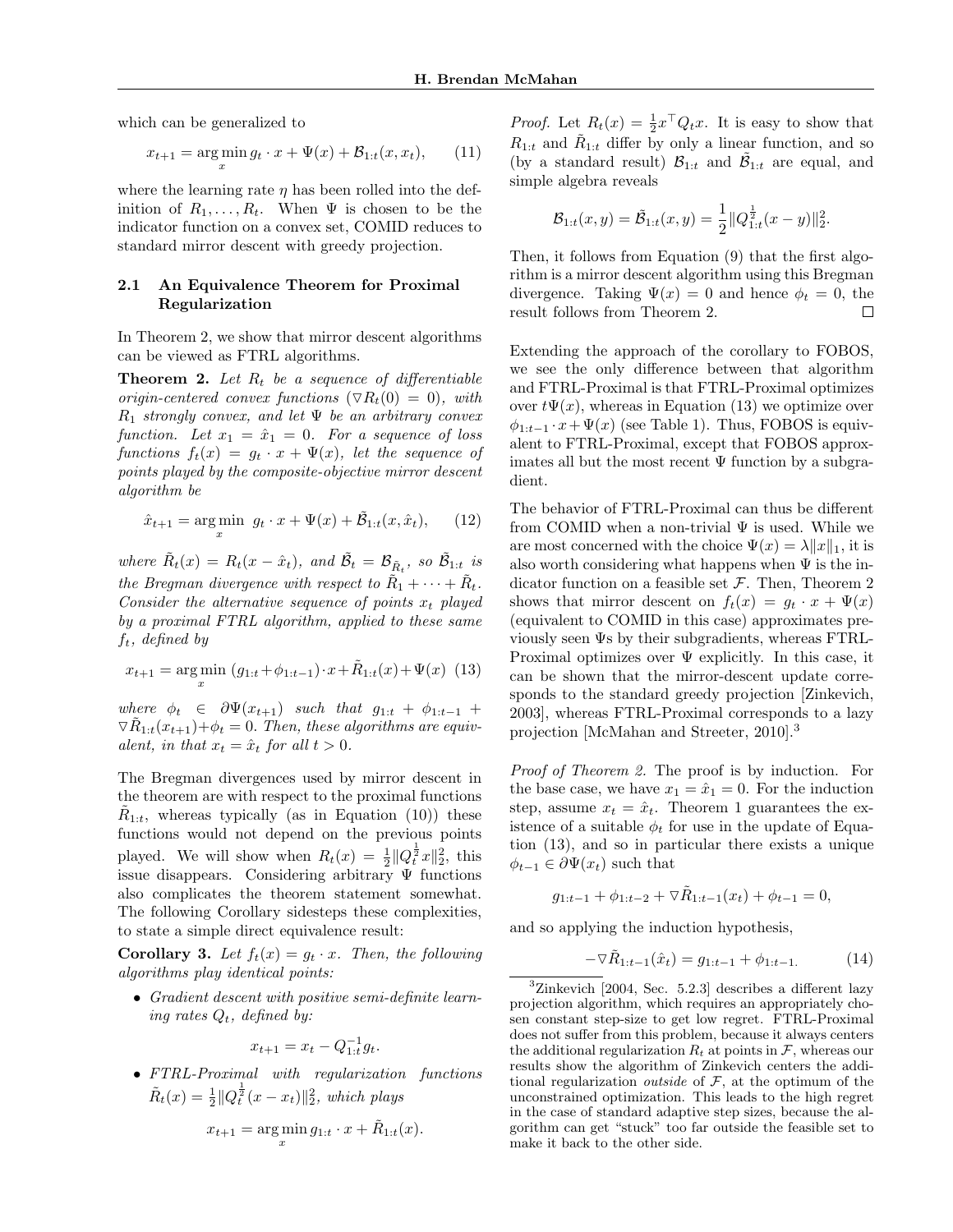Then, starting from Equation (12),

$$
\hat{x}_{t+1} = \arg\min_{x} g_t \cdot x + \tilde{\mathcal{B}}_{1:t}(x, \hat{x}_t) + \Psi(x).
$$

We now manipulate this expression for  $\hat{x}_{t+1}$ . Applying Theorem 1, for some  $\phi'_t \in \partial \Psi(\hat{x}_{t+1}),$ 

$$
\hat{x}_{t+1} = \underset{x}{\arg\min} g_t \cdot x + \tilde{\mathcal{B}}_{1:t}(x, \hat{x}_t) + \phi'_t \cdot x
$$
\n
$$
= \underset{x}{\arg\min} g_t \cdot x + \tilde{R}_{1:t}(x) - \tilde{R}_{1:t}(x_t)
$$
\n
$$
- \nabla \tilde{R}_{1:t}(\hat{x}_t)(x - x_t) + \phi'_t \cdot x
$$
 Defn. of  $\tilde{\mathcal{B}}_{1:t}$ 

Dropping terms independent of  $x$ ,

$$
= \operatorname*{arg\,min}_{x} g_t \cdot x + \tilde{R}_{1:t}(x) - \nabla \tilde{R}_{1:t}(\hat{x}_t)x + \phi'_t \cdot x
$$

$$
= \operatorname*{arg\,min}_{x} g_t \cdot x + \tilde{R}_{1:t}(x) - \nabla \tilde{R}_{1:t-1}(\hat{x}_t)x + \phi'_t \cdot x
$$

since  $\nabla \tilde{R}_t(\hat{x}_t) = 0$ , and then using Eq (14)

$$
= \arg\min_{x} g_t \cdot x + \tilde{R}_{1:t}(x) + (g_{1:t-1} + \phi_{1:t-1})x + \phi'_t \cdot x.
$$

We conclude  $\hat{x}_{t+1} = x_{t+1}$ , as  $(\hat{x}_{t+1}, \phi_t)$  satisfy the conditions of Theorem 1 with respect to the objective in the optimization defining  $x_{t+1}$ .  $\Box$ 

#### 2.2 An Equivalence Theorem for Origin-Centered Regularization

For the moment, suppose  $\Psi(x) = 0$ . So far, we have shown conditions under which gradient descent on  $f_t(x) = g_t \cdot x$  with an adaptive step size is equivalent to follow-the-proximally-regularized-leader. In this section, we show that mirror descent on the regularized functions  $f_t^R(x) = g_t \cdot x + R_t(x)$ , with a certain natural step-size, is equivalent to a follow-the-regularizedleader algorithm with origin-centered regularization.

The algorithm we consider was introduced by Bartlett et al. [2007, Theorem 2.1]. Letting  $R_t(x) = \frac{\sigma_t}{2} ||x||_2^2$ and fixing  $\eta_t = \frac{1}{\sigma_{1:t}}$ , their adaptive online gradient descent algorithm is

$$
x_{t+1} = x_t - \eta_t \nabla f_t^R(x_t) = x_t - \eta_t (g_t + \sigma_t x_t).
$$

We show (in Corollary 5) that this algorithm is identical to follow-the-leader on the functions  $f_t^R(x) =$  $g_t \cdot x + R_t(x)$ , an algorithm that is minimax optimal in terms of regret against quadratic functions like  $f<sup>R</sup>$  [Abernethy et al., 2008]. As with the previous theorem, the difference between the two is how they handle an arbitrary Ψ. If one uses  $\tilde{R}_t(x) = \frac{\sigma_t}{2} ||x - x_t||_2^2$ in place of  $R_t(x)$ , this algorithm reduces to standard online gradient descent [Do et al., 2009].

The key observation of [Bartlett et al., 2007] is that if the underlying functions  $\ell_t$  have strong convexity, we can roll that into the  $R_t$  functions, and so introduce less additional stabilizing regularization, leadque less additional stabilizing regularization, leading to regret bounds that interpolate between  $\sqrt{T}$  for linear functions and  $\log T$  for strongly convex functions. Their work did not consider composite objectives ( $\Psi$  terms), but our equivalence theorems show their adaptivity techniques can be lifted to algorithms like RDA and FTRL-Proximal that handle such nonsmooth functions more effectively than mirror descent formulations.

We will prove our equivalence theorem for a generalized versions of the algorithm. Instead of vanilla gradient descent, we analyze the mirror descent algorithm of Equation (11), but now  $g_t$  is replaced by  $\nabla f_t^R(x_t)$ , and we add the composite term  $\Psi(x)$ .

**Theorem 4.** Let  $f_t(x) = g_t \cdot x$ , and let  $f_t^R(x) =$  $g_t \cdot x + R_t(x)$ , where  $R_t$  is a differentiable convex function. Let  $\Psi$  be an arbitrary convex function. Consider the composite-objective mirror-descent algorithm which plays

$$
\hat{x}_{t+1} = \arg\min_{x} \nabla f_t^R(\hat{x}_t) \cdot x + \Psi(x) + \mathcal{B}_{1:t}(x, \hat{x}_t), \tag{15}
$$

and the FTRL algorithm which plays

$$
x_{t+1} = \arg\min_{x} f_{1:t}^{R}(x) + \phi_{1:t-1} \cdot x + \Psi(x), \qquad (16)
$$

for  $\phi_t \in \partial \Psi(x_{t+1})$  such that  $g_{1:t} + \nabla R_{1:t}(x_{t+1}) +$  $\phi_{1:t-1} + \phi_t = 0$ . If both algorithms play  $\hat{x}_1 = x_1 = 0$ , then they are equivalent, in that  $x_t = \hat{x}_t$  for all  $t > 0$ .

The most important corollary of this result is that it lets us add the Adaptive Online Gradient Descent algorithm to Table 1. It is also instructive to specialize to the simplest case when  $\Psi(x) = 0$  and the regularization is quadratic:

**Corollary 5.** Let  $f_t(x) = g_t \cdot x$  and  $f_t^R(x) = g_t \cdot x +$  $\frac{\sigma_t}{2}||x||_2^2$ . Then following update algorithms play identical points:

- FTRL, which plays  $x_{t+1} = \arg \min_x f_{1:t}^R(x)$ .
- Gradient descent on the functions  $f^R$  using the step size  $\eta_t = \frac{1}{\sigma_{1:t}}$ , which plays

$$
x_{t+1} = x_t - \eta_t \nabla f_t^R(x_t)
$$

• Revisionist constant-step size gradient descent with  $\eta_t = \frac{1}{\sigma_{1:t}},$  which plays

$$
x_{t+1} = -\eta_t g_{1:t}.
$$

The last equivalence in the corollary follows from deriving the closed form for the point played by FTRL. We now proceed to the proof of the general theorem: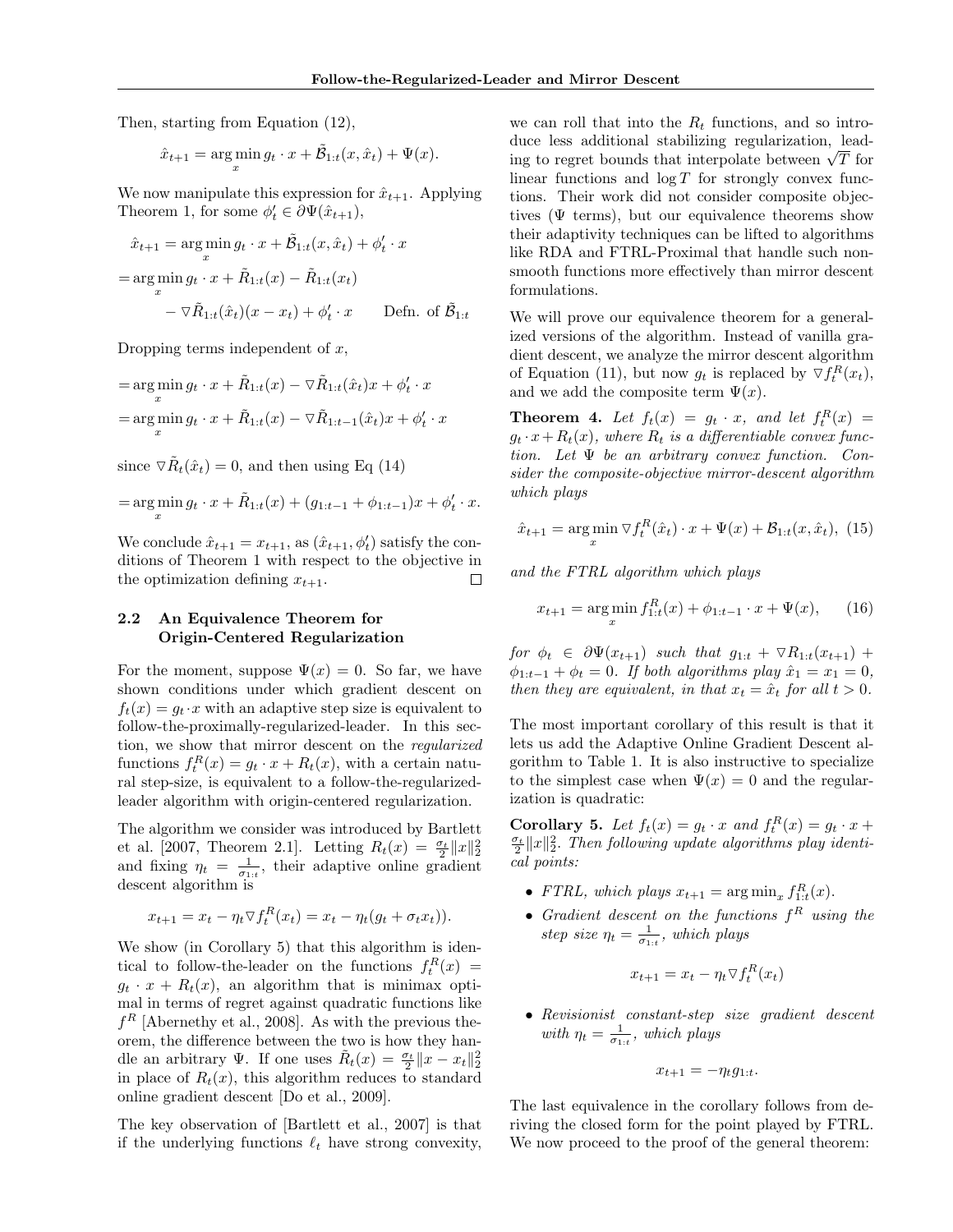Proof of Theorem 4. The proof is by induction, using the induction hypothesis  $\hat{x}_t = x_t$ . The base case for  $t = 1$  follows by inspection. Suppose the induction hypothesis holds for  $t$ ; we will show it also holds for  $t + 1$ . Again let  $r_t = \nabla R_t$  and consider Equation (16). Since  $R_1$  is assumed to be strongly convex, applying Theorem 1 gives us that  $x_t$  is the unique solution to  $\nabla f_{1:t-1}^{R}(x_t) + \phi_{1:t-1} = 0$  and so  $g_{1:t-1} + r_{1:t-1}(x_t) +$  $\phi_{1:t-1} = 0$ . Then, by the induction hypothesis,

$$
-r_{1:t-1}(\hat{x}_t) = g_{1:t-1} + \phi_{1:t-1}.
$$
 (17)

Now consider Equation (15). Since  $R_1$  is strongly convex,  $\mathcal{B}_{1:t}(x, \hat{x}_t)$  is strongly convex in its first argument, and so by Theorem 1 we have that  $\hat{x}_{t+1}$  and some  $\phi'_t \in \partial \Psi(\hat{x}_{t+1})$  are the unique solution to

$$
\nabla f_t^R(\hat{x}_t) + \phi'_t + r_{1:t}(\hat{x}_{t+1}) - r_{1:t}(\hat{x}_t) = 0,
$$

since  $\nabla_p \mathcal{B}_R(p,q) = r(p) - r(q)$ . Beginning from this equation,

$$
0 = \nabla f_t^R(\hat{x}_t) + \phi'_t + r_{1:t}(\hat{x}_{t+1}) - r_{1:t}(\hat{x}_t)
$$
  
\n
$$
= g_t + r_t(\hat{x}_t) + \phi'_t + r_{1:t}(\hat{x}_{t+1}) - r_{1:t}(\hat{x}_t)
$$
  
\n
$$
= g_t + r_{1:t}(\hat{x}_{t+1}) + \phi'_t - r_{1:t-1}(\hat{x}_t)
$$
  
\n
$$
= g_t + r_{1:t}(\hat{x}_{t+1}) + \phi'_t + g_{1:t-1} + \phi_{1:t-1}
$$
 Eq (17)  
\n
$$
= g_{1:t} + r_{1:t}(\hat{x}_{t+1}) + \phi_{1:t-1} + \phi'_t.
$$

Applying Theorem 1 to Equation (16),  $(x_{t+1}, \phi_t)$  are the unique pair such that

$$
g_{1:t} + r_{1:t}(x_{t+1}) + \phi_{1:t-1} + \phi_t = 0
$$

and  $\phi_t \in \partial \Psi(x_{t+1}),$  and so we conclude  $\hat{x}_{t+1} = x_{t+1}$ and  $\phi'_t = \phi_t$ . П

### 3 EXPERIMENTS

We compare FOBOS, FTRL-Proximal, and RDA on a variety of datasets to illustrate the key differences between the algorithms, from the point of view of introducing sparsity with  $L_1$  regularization. In all experiments we optimize log-loss (see Section 1).

Binary Classification We compare FTRL-Proximal, RDA, and FOBOS on several public datasets. We used four sentiment classification data sets (Books, Dvd, Electronics, and Kitchen), available from [Dredze, 2010], each with 1000 positive examples and 1000 negative examples, $4$  as well as the scaled versions of the rcv1.binary (20,242 examples) and news20.binary (19,996 examples) data sets from LIBSVM [Chang and Lin, 2010].

All our algorithms use a learning rate scaling parameter  $\gamma$  (see Section 1). The optimal choice of this parameter can vary somewhat from dataset to dataset, and for different settings of the  $L_1$  regularization strength  $\lambda$ . For these experiments, we first selected the best  $\gamma$  for each (dataset, algorithm,  $\lambda$ ) combination on a random shuffling of the dataset. We did this by training a model using each possible setting of  $\gamma$  from a reasonable grid (12 points in the range [0.3, 1.9]), and choosing the  $\gamma$  with the highest online AUC. We then fixed this value, and report the average AUC over 5 different shufflings of each dataset. We chose the area under the ROC curve (AUC) as our accuracy metric as we found it to be more stable and have less variance than the mistake fraction. However, results for classification accuracy were qualitatively very similar.

Ranking Search Ads by Click-Through-Rate We collected a dataset of about 1,000,000 search ad impressions from a large search engine,<sup>5</sup> corresponding to ads shown on a small set of search queries. We formed examples with a feature vector  $\theta_t$  for each ad impression, using features based on the text of the ad and the query, as well as where on the page the ad showed. The target label  $y_t$  is 1 if the ad was clicked, and -1 otherwise.

Smaller learning-rates worked better on this dataset; for each (algorithm,  $\lambda$ ) combination we chose the best  $\gamma$  from 9 points in the range [0.03, 0.20]. Rather than shuffling, we report results for a single pass over the data using the best  $\gamma$ , processing the events in the order the queries actually occurred. We also set a lower bound for the stabilizing terms  $\bar{\sigma}_t$  of 20.0, (corresponding to a maximum learning rate of 0.05), as we found this improved accuracy somewhat. Again, qualitative results did not depend on this choice.

Results Table 2 reports AUC accuracy (larger numbers are better), followed by the density of the final predictor  $x_T$  (number of non-zeros divided by the total number of features present in the training data). We measured accuracy online, recording a prediction for each example before training on it, and then computing the AUC for this set of predictions. For these experiments, we fixed  $\lambda = 0.05/T$  (where T is the number of examples in the dataset), which was sufficient to introduce non-trivial sparsity. Overall, there is very little difference between the algorithms in terms of accuracy, with RDA having a slight edge for these choices for  $\lambda$ . Our main point concerns the sparsity numbers. It has been shown before that RDA outperforms FO-

<sup>&</sup>lt;sup>4</sup>We used the features provided in processed\_acl.tar.gz, and scaled each vector of counts to unit length.

<sup>&</sup>lt;sup>5</sup>While we report results on a single dataset, we repeated the experiments on two others, producing qualitatively the same results. No user-specific data was used in these experiments.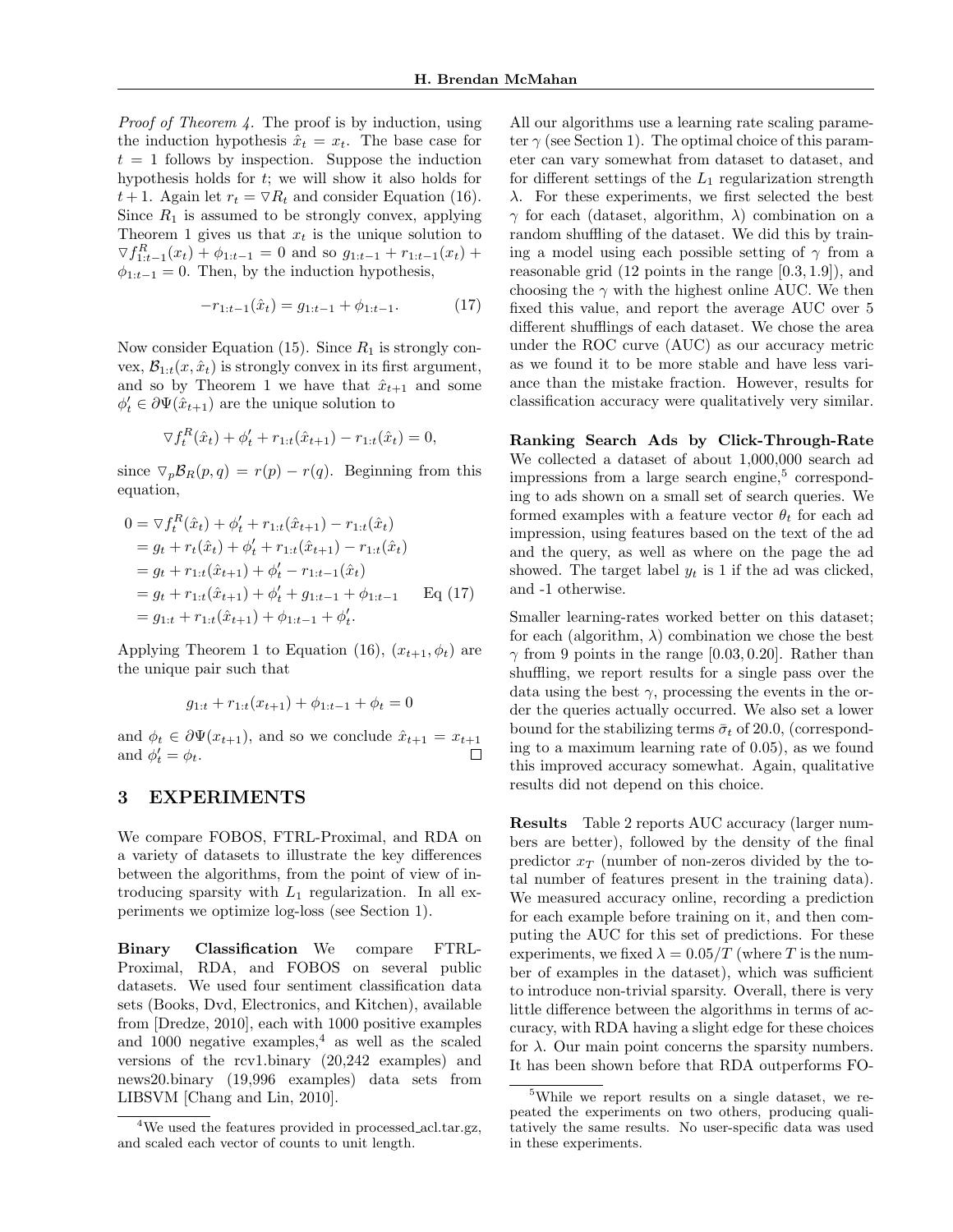Table 2: AUC (area under the ROC curve) for online predictions and sparsity in parentheses. The best value for each dataset is bolded. For these experiments,  $\lambda$  was fixed at  $0.05/T$ .

| <b>DATA</b>        | FTRL-PROXIMAL | RDA.         | FOBOS        |
|--------------------|---------------|--------------|--------------|
|                    |               |              |              |
| <b>BOOKS</b>       | 0.874(0.081)  | 0.878(0.079) | 0.877(0.382) |
| <b>DVD</b>         | 0.884(0.078)  | 0.886(0.075) | 0.887(0.354) |
| <b>ELECTRONICS</b> | 0.916(0.114)  | 0.919(0.113) | 0.918(0.399) |
| <b>KITCHEN</b>     | 0.931(0.129)  | 0.934(0.130) | 0.933(0.414) |
| <b>NEWS</b>        | 0.989(0.052)  | 0.991(0.054) | 0.990(0.194) |
| RCV1               | 0.991(0.319)  | 0.991(0.360) | 0.991(0.488) |
| WEB SEARCH ADS     | 0.832(0.615)  | 0.831(0.632) | 0.832(0.849) |



Figure 1: Sparsity versus accuracy tradeoffs on the 20 newsgroups dataset. Sparsity increases on the yaxis, and AUC increases on the x-axis, so the top right corner gets the best of both worlds. FOBOS is paretodominated by FTRL-Proximal and RDA.

BOS in terms of sparsity. The question then is how does FTRL-Proximal perform, as it is a hybrid of the two, selecting additional stabilization  $R_t$  in the manner of FOBOS, but handling the  $L_1$  regularization in the manner of RDA. These results make it very clear: it is the treatment of  $L_1$  regularization that makes the key difference for sparsity, as FTRL-Proximal behaves very comparably to RDA in this regard.

Fixing a particular value of  $\lambda$ , however, does not tell the whole story. For all these algorithms, one can trade off accuracy to get more sparsity by increasing the  $\lambda$ parameter. The best choice of this parameter depends on the application as well as the dataset. For example, if storing the model on an embedded device with expensive memory, sparsity might be relatively more important. To show how these algorithms allow different tradeoffs, we plot sparsity versus AUC for the different algorithms over a range of  $\lambda$  values. Figure 1 shows the tradeoffs for the 20 newsgroups dataset, and Figure 2 shows the tradeoffs for web search ads.

In all cases, FOBOS is pareto-dominated by RDA and FTRL-Proximal. These two algorithms are almost indistinguishable in the their tradeoff curves on the



Figure 2: The same comparison as the previous figure, but on a large search ads ranking dataset. On this dataset, FTRL-Proximal significantly outperforms both other algorithms.

newsgroups dataset, but on the ads dataset FTRL-Proximal significantly outperforms RDA as well.<sup>6</sup>

Conclusions We have shown a close relationship between certain mirror descent algorithms like FOBOS, and FTRL-style algorithms like RDA. This was accomplished by expressing the mirror descent update as a global optimization in the style of FTRL. This reformulation provides a clear characterization of the difference in how  $L_1$  regularization (and in general, an arbitrary non-smooth regularizer  $\Psi$ ) is handled by these algorithms. Experimental results demonstrate that it is this difference that accounts for the superior sparsity produced by RDA. We also introduced the compositeobjective FTRL-Proximal algorithm that can be seen as a hybrid between the other two, centering stabilizing regularization in the manner of FOBOS, but handling  $\Psi$  (an in particular,  $L_1$  regularization) in the manner of RDA. We showed that this algorithm can outperform both of the others on a large, real-world dataset.

<sup>&</sup>lt;sup>6</sup>The improvement is more significant than it first appears. A simple model with only features based on where the ads were shown achieves an AUC of nearly 0.80, and the inherent uncertainty in the clicks means that even predicting perfect probabilities would produce an AUC significantly less than 1.0, perhaps 0.85.